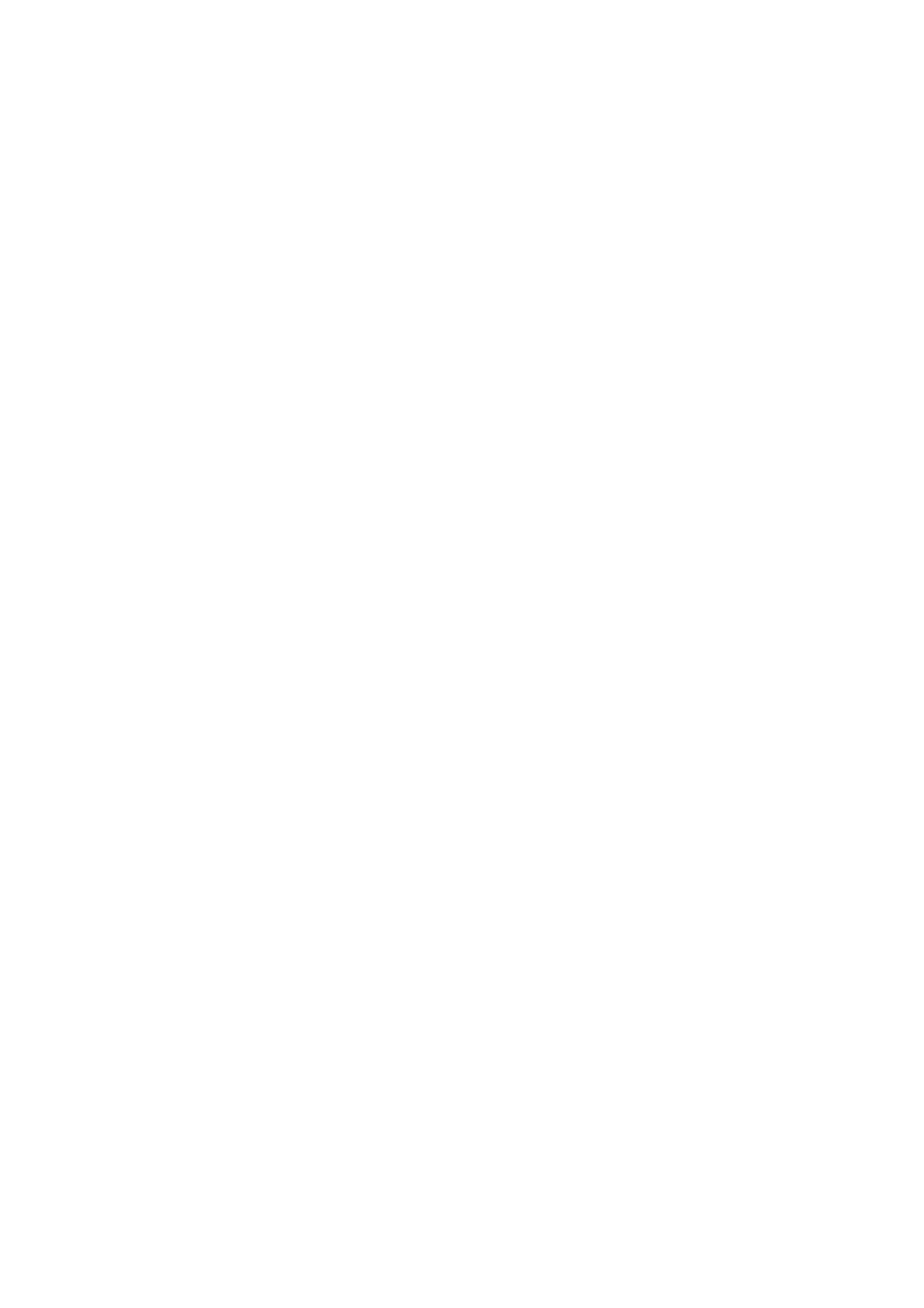

| <b>General Information</b> |                                                                                                      |  |  |  |  |
|----------------------------|------------------------------------------------------------------------------------------------------|--|--|--|--|
| Vessel Name                | Pacific Vanguard                                                                                     |  |  |  |  |
| <b>Built</b>               | Labroy shipyard, Batam,<br>March 2008                                                                |  |  |  |  |
| Flag                       | Singapore                                                                                            |  |  |  |  |
| Call Sign                  | 9V6792                                                                                               |  |  |  |  |
| IMO No.                    | 9361665                                                                                              |  |  |  |  |
| Classification             |                                                                                                      |  |  |  |  |
| <b>Class Notation</b>      | DNV-GL +1A Fire fighter(I)<br>Offshore service<br>vessel(Anchor handling,<br>Towing) DYNPOS(AUTŘ) E0 |  |  |  |  |
| <b>Dimensions</b>          |                                                                                                      |  |  |  |  |
| Length (LOA)               | 66.0 m                                                                                               |  |  |  |  |
| Beam                       | 16.0 m                                                                                               |  |  |  |  |
| Summer Draft               | 6.2 m                                                                                                |  |  |  |  |
| Deadweight @ SummerDraft   | 2499 t                                                                                               |  |  |  |  |
| GT                         | 2147                                                                                                 |  |  |  |  |
| <b>Deck Capacities</b>     |                                                                                                      |  |  |  |  |
| Deck Load Capacity         | 870 t                                                                                                |  |  |  |  |
| Deck Strength              | 5 t/m <sup>2</sup> - General deck<br>10 t/m <sup>2</sup> - Aft AH deck                               |  |  |  |  |
| Free Deck Area             | $416 \; \mathrm{m}^2$                                                                                |  |  |  |  |
| Length x Width             | 32.5 x 12.8 m                                                                                        |  |  |  |  |
| <b>Tank Capacities</b>     |                                                                                                      |  |  |  |  |
| <b>NLS</b>                 | See brine/mud                                                                                        |  |  |  |  |
| Brine / Mud                | 589 m <sup>3</sup> (In brine/mud tanks)                                                              |  |  |  |  |
| Drill / Ballast Water      | 931 m <sup>3</sup> (Multi usage tanks,<br>dedicated 736 m <sup>3</sup> )                             |  |  |  |  |
| Dry Bulk                   | $185 \text{ m}^3$ (in 4 tanks)                                                                       |  |  |  |  |
| <b>Fresh Water</b>         | $455 \text{ m}^3$                                                                                    |  |  |  |  |
| <b>Fuel Dedicated</b>      | $778 \text{ m}^3$                                                                                    |  |  |  |  |
| <b>Fuel Total</b>          | 1562 m <sup>3</sup> (Incl. multi use tanks)                                                          |  |  |  |  |

| Tank Capacities Details          | Refer to Tank Capacities<br>Table                                                                                                      |  |  |  |  |
|----------------------------------|----------------------------------------------------------------------------------------------------------------------------------------|--|--|--|--|
| Drilling Brine                   | See brine/mud                                                                                                                          |  |  |  |  |
| <b>Ballast Water</b>             | 931 m <sup>3</sup> (Multi usage tanks,<br>dedicated 736 m <sup>3</sup> )                                                               |  |  |  |  |
| Drill Water                      | 931 m <sup>3</sup> (Multi usage tanks,<br>dedicated 736 m <sup>3</sup> )                                                               |  |  |  |  |
| <b>Propulsion / Bollard Pull</b> |                                                                                                                                        |  |  |  |  |
| Main Engines                     | 2 x MAN 9L27/38 each 3285<br>kW = 6570 kW (8807 bHP)<br>2 x CPP propellers in high<br>efficiency nozzles, with Hi-lift<br>flap rudders |  |  |  |  |
| <b>Thrusters</b>                 | 2 x BrunVoll bow thruster<br>each 600 kW / 804 bHP<br>2 x BrunVoll stern thruster<br>each 600 kW / 804 bHP                             |  |  |  |  |
| <b>Bollard Pull</b>              | 122.31 t @ 100% MCR                                                                                                                    |  |  |  |  |
| <b>Deck Equipment</b>            |                                                                                                                                        |  |  |  |  |
| Towing / Working Winch           | 1 x Tow winch 255 t 1st layer<br>@ 0-11.4 m/min.<br>Wire capacity 1500 m x 71<br>mm dia.                                               |  |  |  |  |
| Anchor Handling Winch            | 1 x AH winch 255 t 1st layer $@$<br>$0-11.4$ m/min<br>Wire capacity 1500 m x 71<br>mm dia.                                             |  |  |  |  |
| <b>Chain Lockers</b>             | $1 \times 195$ m <sup>3</sup><br>Chain capacity of:<br>2400 m 76 mm chain or<br>2000 m 84 mm chain                                     |  |  |  |  |
| Towing Pins                      | 2 x for ships with BP up to<br>160t                                                                                                    |  |  |  |  |
| Shark Jaws                       | 2 x for wire with MBL up to<br>300 t                                                                                                   |  |  |  |  |
| Stern Roller                     | RRM single drum with<br>diameter 2.0 m x length 5.5<br>m @ 400 t MWL                                                                   |  |  |  |  |
| Capstans                         | 2 x Hydrakraft 16 t (warping<br>head) 10 t (wire drum)                                                                                 |  |  |  |  |
| <b>Tugger Winches</b>            | 2 x Hydrakraft 10 t                                                                                                                    |  |  |  |  |

All the information in this document are provided in good faith without any guarantee. No warranty is made, and no liability is assumed, in respect of the<br>accuracy or completeness of any information in this document, which

Rev 8.0 08/02/2021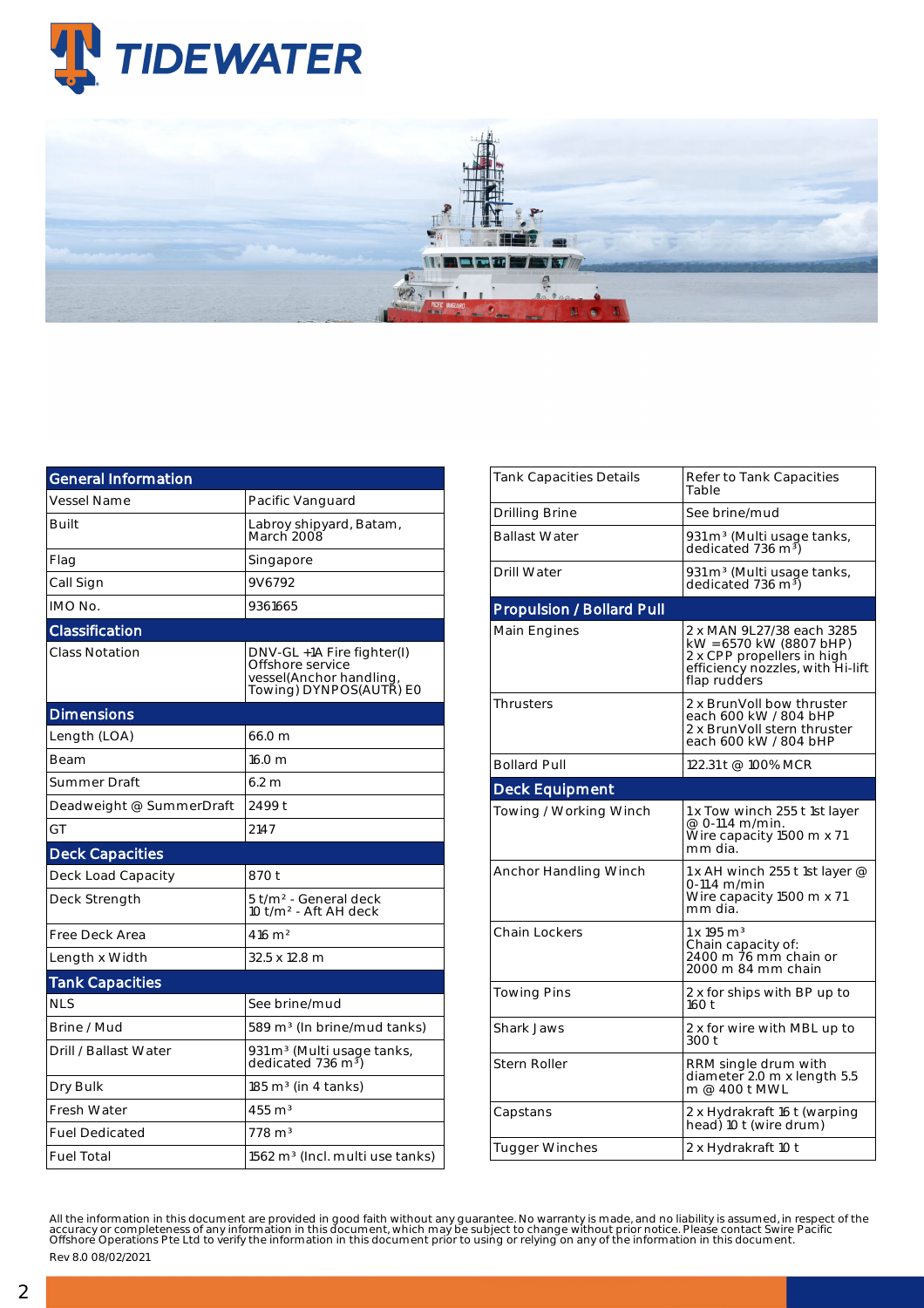

| <b>Provision Crane</b>                                                                                | 1 x electric hydraulic knuckle<br>boom Capacity 5 t @ 13 m                                                           |  |  |  |  |  |
|-------------------------------------------------------------------------------------------------------|----------------------------------------------------------------------------------------------------------------------|--|--|--|--|--|
| Chain Gypsies                                                                                         | 1 x 76 mm & 1 x 84 mm<br>mounted on work drum                                                                        |  |  |  |  |  |
| Performance & Economy                                                                                 |                                                                                                                      |  |  |  |  |  |
| <b>Economical Speed</b>                                                                               | Approx. 15 m <sup>3</sup> @ 10 kts                                                                                   |  |  |  |  |  |
| DP<20%                                                                                                | Approx. 11-13 m <sup>3</sup> /day                                                                                    |  |  |  |  |  |
| DP>35%                                                                                                | Approx. 15 m <sup>3</sup> /day                                                                                       |  |  |  |  |  |
| Standby in Field                                                                                      | Approx. 4.9 m <sup>3</sup> /day @ 1-4kts<br>with 1 ME<br>Approx. 10 $m^3$ /day @ 1-4kts<br>with 2 Mes                |  |  |  |  |  |
| Standby in Port                                                                                       | Approx. 1.3 m <sup>3</sup> /day                                                                                      |  |  |  |  |  |
| Note                                                                                                  | Performance & Economy<br>figures given at mean vessel<br>draft of 5.5 m (1825 t<br>deadweight) & Beaufort Scale<br>2 |  |  |  |  |  |
| <b>Dynamic Positioning System</b>                                                                     |                                                                                                                      |  |  |  |  |  |
| Type                                                                                                  | GE Energy C - Series DPS-21<br>Duplex DP System with<br>Independent Joystick back-up<br>system (IJS)                 |  |  |  |  |  |
| Reference Systems                                                                                     | 2 x Sonardyne HPR prepared<br>2 x Veripos DGPS<br>1 x Cyscan Guidance                                                |  |  |  |  |  |
| <b>Motion Reference Units</b>                                                                         | 3 x Tokyo Keiki TG8000<br>3 x Gill Wind Observer II<br>UltraSonic Type<br>1 x VRU Watson & 2 x VRU TTS<br>DMS        |  |  |  |  |  |
| <b>Rescue Boat</b>                                                                                    |                                                                                                                      |  |  |  |  |  |
| 1.1 x Maritime Partner MP660 Springer, 10 person, SOLAS<br>approved FRB with inboard diesel waterjet. |                                                                                                                      |  |  |  |  |  |
| Accommodation                                                                                         |                                                                                                                      |  |  |  |  |  |
| Person Capacity                                                                                       | Total 30<br>8 x 1man cabin<br>3 x 2man cabins<br>4 x 4 man cabins                                                    |  |  |  |  |  |

All the information in this document are provided in good faith without any guarantee. No warranty is made, and no liability is assumed, in respect of the<br>accuracy or completeness of any information in this document, which

Rev 8.0 08/02/2021